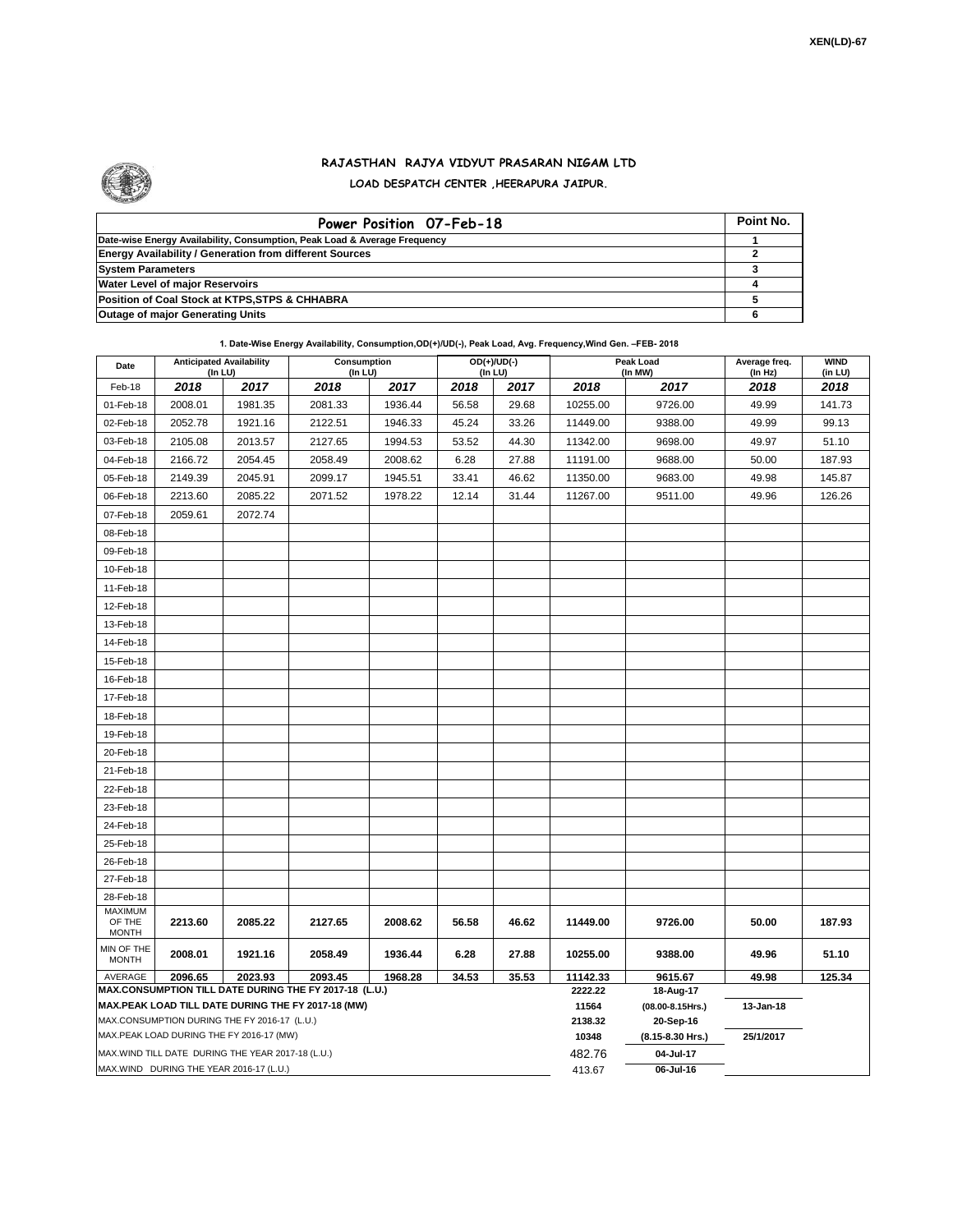| (In LU)        |                                                                                    |                          |                                                |                              |  |  |  |  |  |  |
|----------------|------------------------------------------------------------------------------------|--------------------------|------------------------------------------------|------------------------------|--|--|--|--|--|--|
| S.No.          | Sources Available to Rajasthan / Installed<br>Capacity as on 30.09.2016<br>(In MW) | Prior<br>Avail. For next | Prior<br>assessment of assessment of<br>Avail. | Actual<br>Energy<br>Received |  |  |  |  |  |  |
|                |                                                                                    | Dav                      |                                                |                              |  |  |  |  |  |  |
| 1              | KTPS (1240/1240)                                                                   | 246.00                   | 6-Feb-18<br>247.00                             | 213.87                       |  |  |  |  |  |  |
| $\overline{2}$ | STPS (1500/1500)                                                                   | 273.00                   | 273.00                                         | 234.41                       |  |  |  |  |  |  |
| 3              | DHOLPUR GAS CCPP (330/330)                                                         | 0.00                     | 0.00                                           | 0.00                         |  |  |  |  |  |  |
| 4              | RAMGARH (273.5/273.5)                                                              | 42.00                    | 31.00                                          | 34.23                        |  |  |  |  |  |  |
| 5              | RAPP-A(200/200)                                                                    | 43.00                    | 43.00                                          | 44.81                        |  |  |  |  |  |  |
| 6<br>7         | MAHI (140/140)<br>CHAMBAL (RPS+JS) (135.5/271)                                     | 0.00<br>38.62            | 0.00<br>38.62                                  | 8.61<br>34.10                |  |  |  |  |  |  |
| 8              | GIRAL LIGNITE (250/250)                                                            | 0.00                     | 0.00                                           | 0.00                         |  |  |  |  |  |  |
| 9              | CHHABRA TPS 1000/1000)                                                             | 109.00                   | 109.00                                         | 165.74                       |  |  |  |  |  |  |
| 10             | ADANI (TPS) + KALISINDH (TPS)                                                      | 273.00                   | 273.00                                         | 238.12                       |  |  |  |  |  |  |
| 11             | (1200+1200/1320+1200)<br>WIND FARM (3980.40/4119.15)                               | 38.75                    | 186.00                                         | 126.26                       |  |  |  |  |  |  |
| 12             | SOLAR POWER(737.70/1295.70)                                                        | 0.00                     | 0.00                                           | 1.82                         |  |  |  |  |  |  |
| 13             | CAPTIVE POWER PLANTS                                                               | 0.00                     | 0.00                                           | 0.00                         |  |  |  |  |  |  |
| 14             | REGIONAL (INTRA STATE) O.A. (VLTPS)                                                | 0.00                     | 0.00                                           | 0.00                         |  |  |  |  |  |  |
| 15             | OPEN ACCESS                                                                        | $-8.02$                  | $-5.92$                                        | $-7.13$                      |  |  |  |  |  |  |
| 16             | BIOMASS - (101.95/119.25)                                                          | 3.00                     | 5.00                                           | 3.15                         |  |  |  |  |  |  |
| 17<br>18       | BARSINGHSAR LTPS(250/250)<br>RAJWEST (1080/1080)                                   | 51.00<br>174.00          | 51.00<br>201.00                                | 49.69<br>192.60              |  |  |  |  |  |  |
|                | <b>TOTAL (A): 1-18</b>                                                             | 1283.35                  | 1451.70                                        | 1340.28                      |  |  |  |  |  |  |
| 19             | <b>BBMB COMPLEX</b>                                                                |                          |                                                |                              |  |  |  |  |  |  |
|                | a) BHAKRA(230.79/1516.3)                                                           | 27.03                    | 27.29                                          | 27.21                        |  |  |  |  |  |  |
|                | b) DEHAR (198/990)<br>c) PONG (231.66/396)                                         | 5.01<br>29.42            | 5.01<br>29.04                                  | 5.17<br>29.42                |  |  |  |  |  |  |
|                | TOTAL: a TO c                                                                      | 61.46                    | 61.34                                          | 61.80                        |  |  |  |  |  |  |
| 20             | <b>CENTRAL STATIONS</b>                                                            |                          |                                                |                              |  |  |  |  |  |  |
|                | d) SINGRAULI (300/2000)                                                            | 94.56                    | 95.28                                          | 94.46                        |  |  |  |  |  |  |
|                | e) RIHAND<br>(310.24/3000)                                                         | 122.96                   | 124.67                                         | 123.81                       |  |  |  |  |  |  |
|                | f) UNCHAHAR-I(20/420)                                                              | 16.68                    | 16.46                                          | 6.10                         |  |  |  |  |  |  |
|                | q) UNCHAHAR-II& III(61/630)<br>h) INDIRA GANDHI STPS(JHAJHAR) 0.00/1500)           | 35.12<br>0.00            | 33.86<br>0.00                                  | 15.02<br>0.00                |  |  |  |  |  |  |
|                | i) NCTPS DADRI St-II (43.22/980) + DADRI-TH                                        | 8.47                     | 8.67                                           | 4.35                         |  |  |  |  |  |  |
|                | j) DADRI GAS (77/830)                                                              | 6.91                     | 9.49                                           | 4.18                         |  |  |  |  |  |  |
|                | k) ANTA<br>(83.07/419)                                                             | 0.00                     | 0.00                                           | 0.00                         |  |  |  |  |  |  |
|                | I) AURAIYA<br>(61.03/663)                                                          | 0.00                     | 0.00                                           | 0.00                         |  |  |  |  |  |  |
|                | m) NAPP<br>(44/440)<br>n) RAPP-B<br>(125/440)                                      | 9.94<br>16.75            | 9.89<br>16.83                                  | 9.89<br>16.83                |  |  |  |  |  |  |
|                | o) RAPP-C<br>(88/440)                                                              | 9.57                     | 9.57                                           | 9.57                         |  |  |  |  |  |  |
|                | p) SALAL<br>(20.36/690)                                                            | 0.49                     | 0.49                                           | 0.49                         |  |  |  |  |  |  |
|                | (70.37/720)<br>q) URI                                                              | 2.71                     | 2.70                                           | 2.58                         |  |  |  |  |  |  |
|                | r) TANAKPUR<br>(10.86/94)                                                          | 0.31                     | 0.31                                           | 0.29                         |  |  |  |  |  |  |
|                | s) CHAMERA - (105.84/540)<br>t) CHAMERA-II (29.01/300)                             | 3.14<br>0.87             | 3.14<br>0.87                                   | 3.14<br>0.87                 |  |  |  |  |  |  |
|                | u) CHAMERA-III (25.21/231)                                                         | 0.55                     | 0.55                                           | 0.65                         |  |  |  |  |  |  |
|                | v) DHAULIGANGA (27/280)                                                            | 0.81                     | 0.81                                           | 0.81                         |  |  |  |  |  |  |
|                | w) DULHASTI (42.42/390)                                                            | 2.50                     | 2.50                                           | 2.50                         |  |  |  |  |  |  |
|                | x) SEWA (13/120)                                                                   | 0.39                     | 0.39                                           | 0.39                         |  |  |  |  |  |  |
|                | y) NJPC (112.00/1500)+RAMPUR(31.808/412.02)                                        | 5.87                     | 5.86                                           | 5.87                         |  |  |  |  |  |  |
|                | z) TEHRI (75/1000)<br>aa) KOTESHWR (33.44/400) + PARBATI3 (56.73/520)              | 5.60<br>2.55             | 5.60<br>2.55                                   | 5.60<br>5.01                 |  |  |  |  |  |  |
|                | ab) TALA                                                                           | 0.24                     | 0.24                                           | 0.24                         |  |  |  |  |  |  |
|                | ac) MUNDRA UMPP (380/4000)                                                         | 83.60                    | 85.68                                          | 85.18                        |  |  |  |  |  |  |
|                | ad) SASAN (372/3960)                                                               | 89.04                    | 89.04                                          | 89.04                        |  |  |  |  |  |  |
|                | ae) FRKKA+KHLGN+TLCHR (70.18/3940)                                                 | 24.54                    | 29.26                                          | 22.78                        |  |  |  |  |  |  |
|                | af) URS POWER(DADRI TH-I)<br>TOTAL SCHEDULE(a TO af)                               | 0.00<br>605.61           | 0.00<br>616.04                                 | 0.00<br>571.46               |  |  |  |  |  |  |
|                | LOSSES                                                                             | $-39.43$                 | $-40.41$                                       | $-39.85$                     |  |  |  |  |  |  |
|                | NET SCHEDULED                                                                      | 566.18                   | 575.63                                         | 531.62                       |  |  |  |  |  |  |
| 21             | BILATERAL (REG.) EXCL. BANKING                                                     | 4.39                     | 4.39                                           | 4.39                         |  |  |  |  |  |  |
| 22             | BANKING<br>BILATERAL(INTER-REG.). EXCLUDING (ISOA &                                | 15.58<br>113.13          | 15.58<br>113.17                                | 15.58<br>113.52              |  |  |  |  |  |  |
| 23             | <b>BANKING)</b>                                                                    |                          |                                                |                              |  |  |  |  |  |  |
| 24             | INTER STATE OPEN ACCESS (BILATERAL+IEX)                                            | 8.02                     | 5.92                                           | 7.13                         |  |  |  |  |  |  |
| 25             | INDIAN ENERGY EXCHANGE                                                             | 68.95                    | 47.25                                          | 47.25                        |  |  |  |  |  |  |
|                | TOTAL(B): (19 TO 25)                                                               | 776.25                   | 761.91                                         | 719.49                       |  |  |  |  |  |  |
|                | TOTAL GENERATION (A +B) : 1 TO 25<br>OVER DRAWAL (+)/UNDER DRAWAL (-)              |                          |                                                | 2059.76<br>12.14             |  |  |  |  |  |  |
|                | <b>GRAND TOTAL</b>                                                                 | 2059.61                  | 2213.60                                        | 2071.90                      |  |  |  |  |  |  |
|                | LAST YEAR                                                                          | 2072.74                  | 2085.22                                        | 1978.22                      |  |  |  |  |  |  |

## **2.Anticipated Availability/Generation From Different Sources**